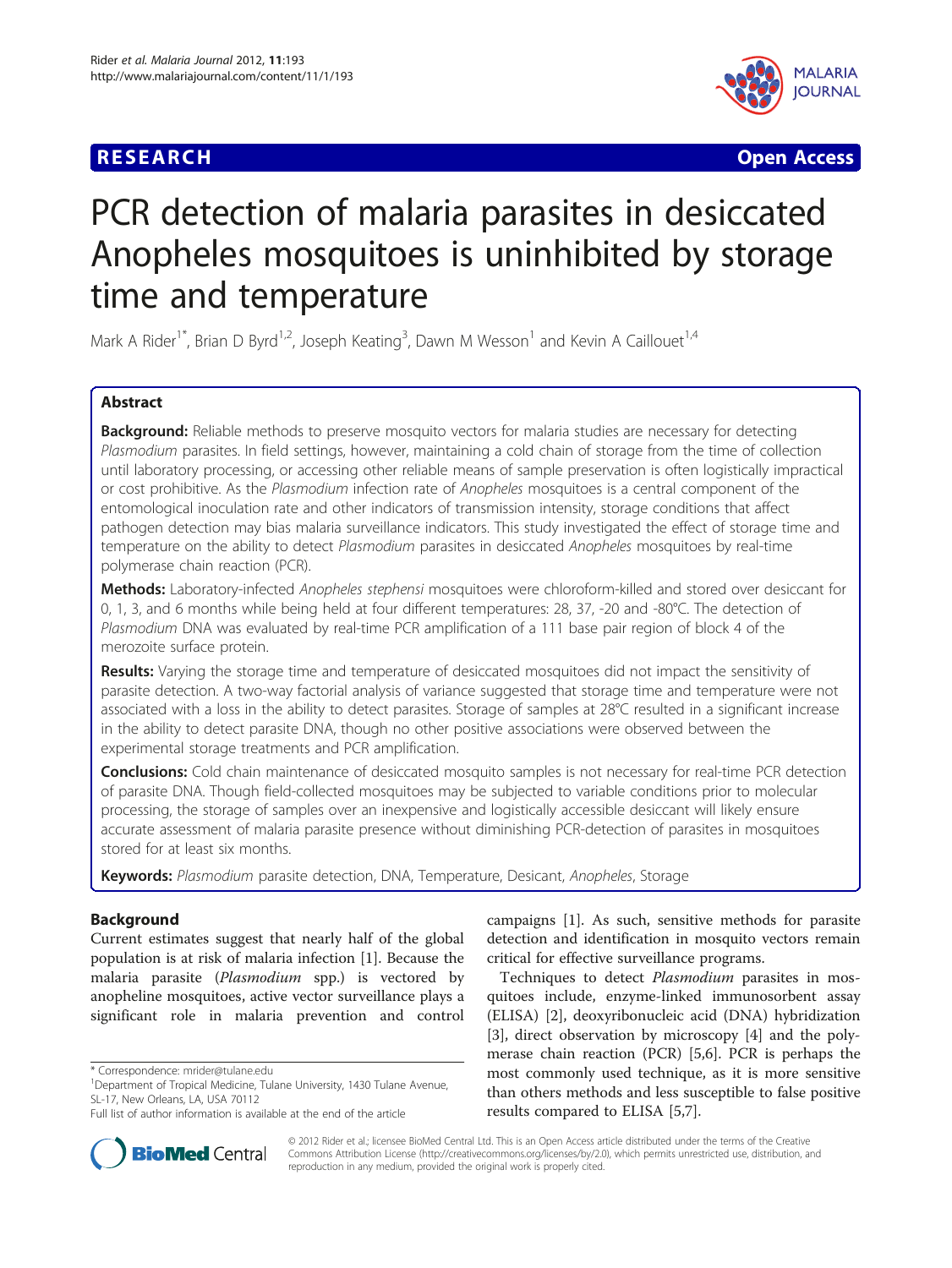PCR assays require that the targeted DNA remains intact and detectable at the time of testing. However, tropical weather conditions and unreliable electricity in many malarious regions present challenges to sample preservation and parasite detection. Transport and storage of samples without the use of a robust preservation method, such as freezing on dry ice or liquid nitrogen, may result in DNA modifications or deterioration through inter-strand cross-linking, shearing, or enzymatic cleavage [[8,9\]](#page-4-0). As field conditions may contribute to sample deterioration, they may also prevent the subsequent molecular detection of mosquito-borne pathogens in the laboratory. Field studies investigating malaria transmission often take place over extended periods of time [\[10\]](#page-4-0). This exposes early-collected samples to longer storage times than those collected later. These samples may exhibit a differential loss of DNA integrity and detection sensitivity by PCR methods. Variations in storage conditions therefore may bias temporal comparisons, and affect calculations of critical surveillance indices such as entomological inoculation rates.

Silica desiccant is widely used to preserve dipteran specimens to reduce the negative effects of humidity [[11](#page-4-0)–[14](#page-4-0)]. Nevertheless, it is still unclear what effect temperature and time have on PCR detection of parasite DNA in desiccated dipterans, as there have been few attempts to quantify these changes. Cooper [[15](#page-4-0)] observed that mosquito DNA was less detectable by DNA probes in dried mosquitoes stored at 26°C after six months; Post and colleagues [\[16\]](#page-4-0) observed that 35% less DNA could be extracted from Simulium damnosum samples held over desiccant at ambient temperature after approximately five years. Dean and colleagues [[17\]](#page-4-0) observed that PCR amplification of large DNA targets  $(> 1,000$  base pairs) in naphthalenepreserved Drosophila museum specimens was inhibited after two years, but smaller targets were not. These observations suggest that independent of the effects of humidity, time and temperature may in some circumstances negatively affect the integrity of DNA. Though these studies indicate a loss of the ability to detect dipteran DNA under certain conditions, there is no published research describing the loss of the ability to detect malaria parasite DNA by PCR in desiccated mosquitoes.

To test the hypothesis that time and temperature deleteriously affect the quantity of PCR-detectable Plasmodium DNA and potentially detection sensitivity, changes in parasite DNA detection were compared in desiccated mosquitoes using real-time PCR. This diagnostic system was employed at different time and temperature intervals to detect *Plasmodium berghei* in infected, desiccated Anopheles stephensi mosquitoes.

## Methods

Live An. stephensi mosquitoes infected with P. berghei (NK65 strain), a well-established model organism for the study of human malaria [[18,19](#page-4-0)], were obtained from New York University School of Medicine through a program administered by the Malaria Research and Reference Reagent Resource (MRA-887; MR4, Manassas, VA) [\[20\]](#page-4-0). The live mosquitoes were held overnight in a controlled environment maintained at 80% humidity and 27°C, with a 16h:8h light:dark cycle. A 10% sucrose solution was provided for nutrition. The following day (day 0), mosquitoes were chloroform killed and then placed into individual 2 mL cryogenic vials containing approximately 350 mg of Drierite<sup>®</sup> desiccant (W.A. Hammond Drierite Co, Xenia, Ohio) and a small cotton plug. To minimize potential differences in parasite detection due to parasitaemia variation, mosquitoes were randomly assigned to a time and temperature group, with ten replicates per group; two groups had 5 replicates (day 90 and day 180 groups, maintained at 37°C). Holding times were 0, 30, 90 and 180 days. Temperature conditions were -80, -20, 28, and 37°C. The control group (processed on day 0) consisted of 30 mosquitoes.

At the end of each time point, each temperature cohort was removed and dissections were performed by first removing the legs and wings. A single incision was next made between the meso- and metathoracic segments, separating the head and salivary glands from the abdomen. This is typically done with field-collected specimens to isolate mosquitoes with parasites in the midgut (i.e.: infected mosquitoes) from those with sporozoites in the salivary glands (i.e.: infectious mosquitoes). DNA was extracted from the head and proximal thorax of the individual mosquitoes using DNAzol (MRC. Inc., Cincinnati, Ohio) with the following modifications to the manufacturer's recommendations: Individual mosquitoes were homogenized in 200 μL DNAzol by applying approximately 10 strokes to the tissue with a pestle. The homogenate was then incubated at 55 °C for 20 minutes to facilitate tissue lysis. Samples were then centrifuged for 10 minutes at 13,000  $\times$  g, and 170 μL of the resulting supernatant was retained. Three μL of PolyAcryl carrier reagent (MRC Inc., Cincinnati, Ohio) was added to the centrifuged lysate to maximize DNA recovery, and this solution was mixed and incubated for two minutes. DNA was precipitated by adding 100 μL of 100% ethanol. The solution was then mixed by inversion and stored for three minutes. The precipitate was pelleted by centrifugation for eight minutes at  $5,500 \times g$ and the DNA pellet was washed twice with 0.8 mL of 75% ethanol. Finally, the DNA was re-suspended in 100 μL of nuclease free water. The extracts were stored at -80°C until assayed by real-time PCR. All steps of the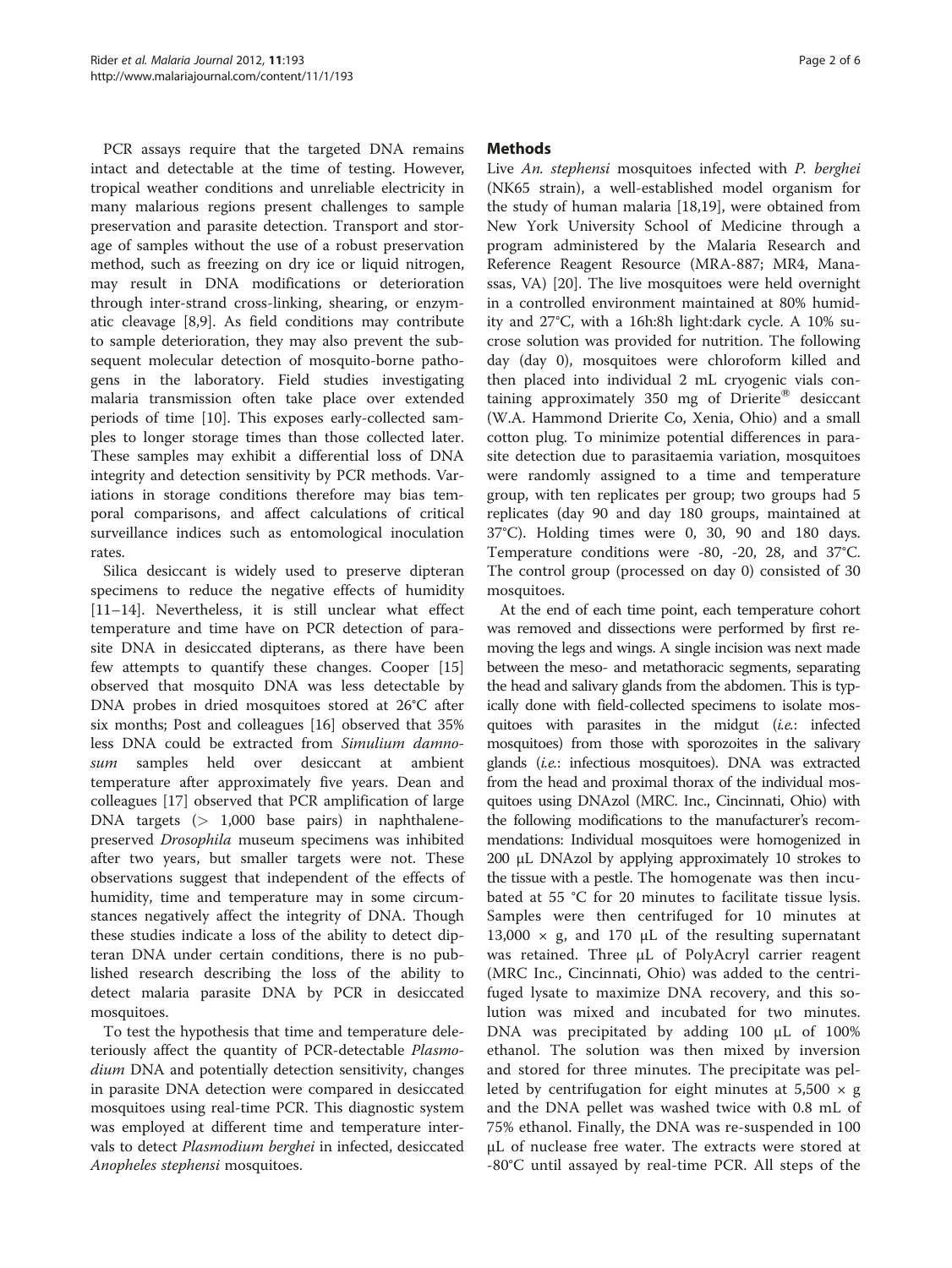<span id="page-2-0"></span>extraction were carried out at room temperature unless noted otherwise.

Real-time PCR amplification was performed with the Bio-Rad iCycler using 2X iQ™ SYBR Green Supermix (Bio-Rad, Hercules, California). PCR primers were designed to amplify a 111 base pair region of block 4 of P. berghei strain NK65 merozoite surface protein-1 (MSP-1) gene (Genbank Accession: AF000411) [\[21](#page-4-0)]. Each of the forward (5´-ACGATGATATAGATCAAAT-3´) and reverse (5´TACCTAAGCTTCTTGCGTA-3´) primers were added to a final concentration of 240 nM, along with 2 μL of extracted genomic DNA for a final reaction volume of 25 μL. Each specimen sample was assayed in triplicate. A standard dilution series was included with each PCR run and the threshold for determining the threshold cycle values  $(C_t$  values) was set based on the standard curve. This ensured consistent amplification between experimental cohorts and maximized the comparability of samples. The reaction efficacy was between 99 and 100% for amplification through forty cycles. As efficiency waned after forty cycles, any samples that failed to amplify before this point were deemed negative for parasite presence. The thermal cycler was programmed for forty cycles of denaturation, annealing, and extension as follows: 95°C, 59.7°C, and 72°C each for thirty seconds, respectively, followed by melt temperature analysis to ensure that the target was the sole product amplified. Single amplicons were also confirmed by agarose gel electrophoresis; no non-target amplification or primer-dimer was observed.

Primer design was performed using the web-based Primer3 utility [\[22\]](#page-4-0). DNA sequences were analysed with the Accelrys Gene software version 2.0 (Accelrys, San Diego, California), and the real-time PCR amplification was measured with the Bio-Rad iQ5 software version 2.0 (Bio-Rad, Hercules, California). The resulting  $C_t$  values were assessed statistically using a two-way factorial analysis of variance (ANOVA). This was followed by oneway ANOVA analyses of individual variables, and the Bonferroni multiple comparison tests. The adjusted coefficient of determination  $(R^2)$  was used to assess the contribution of the variables tested to the variation observed in the statistical models. All statistical analyses were performed using STATA 10 statistical software (Stata Corp LP, College Station, Texas). For all statistical analyses the alpha value was set at 0.05.

## Results

The expected Plasmodium infection rate of An. stephensi used in this study was 90-100% [\[20](#page-4-0)]. This was confirmed by real-time PCR: 90.7% of mosquitoes (127 of 140) in the control group amplified P. berghei DNA in less than 40 cycles of PCR. Threshold cycle values ranged from 26.6 to 34.5 in the control group, corresponding to a

parasitaemia of approximately 10,000 to 20,000 sporozoites per mosquito [\[20\]](#page-4-0). Mosquito samples that failed to realize the amplification threshold by 40 cycles were considered to be uninfected. As PCR-negative detection rates did not exceed expected negative rates, detection sensitivity was determined to be unaffected by storage time and temperature.

Of the 140 mosquitoes harvested over the course of the six-month experiment, 30 were harvested immediately (day 0) to establish the baseline ability to detect parasite DNA over time. The average  $C_t$  values and 95% confidence intervals at each time point were as follows: time 0, 29.86 (29.07-30.65); one month, 29.82 (28.87- 30.77); three months, 29.55 (28.24-30.86); and six months, 28.37 (27.32-29.41). No association was observed between storage time and mean  $C_t$  value (p=0.154) (Table 1). Storage of desiccated mosquitoes for up to six months had no effect on the ability to amplify parasite DNA. This result was confirmed by analysing the effect of time individually using a one-way ANOVA.

The average  $C_t$  values and confidence intervals for the temperature variable samples were 30.72 (29.42-32.03) for the -80°C temperature group, 28.69 (27.49-29.91) for samples stored at -20°C, 28.15 (27.19-29.1) for the 28°C group and 29.92 (28.11-31.34) for the 37°C group. The two-way ANOVA analysis (Table 1) revealed a significant effect of temperature on  $C_t$  (p=0.009). A subsequent one-way ANOVA was conducted to confirm the significance of the individual effect of temperature ( $p=0.012$ ). This analysis demonstrated that only the -80°C and 28°C groups were significantly different from each other (p=0.013). The average  $C_t$  value of the 28°C group was 2.57 cycles less than the -80°C group, corresponding to approximately six times as much amplifiable DNA in these samples compared to those stored at -80°C. The 28°C holding condition improved the ability to detect

Table 1 The effects of temperature and time on real-time PCR detection of Plasmodium DNA

| <b>Study Condition</b>          | <b>Partial Sum</b><br>of Squares | Degrees of F Statistic P-Value<br>Freedom |      |       |
|---------------------------------|----------------------------------|-------------------------------------------|------|-------|
| Model                           | 169.45                           | 12                                        | 177  | 0.062 |
| Storage Time                    | 42.84                            | Β                                         | 178  | 0.154 |
| Storage Temperature             | 97.49                            | Β                                         | 4.06 | 0.009 |
| Time*Temperature<br>Interaction | 18.83                            | 6                                         | 039  | 0.883 |
| Residual                        | 912.02                           | 114                                       |      |       |
| Total                           | 1081.48                          | 126                                       |      |       |

Two-way factorial ANOVA analysis revealed no significant associations between time, or the interaction of time and temperature, on the ability to PCR detect Plasmodium parasites in infected mosquitoes Adjusted R-squared=0.068.

Number of Observations=127.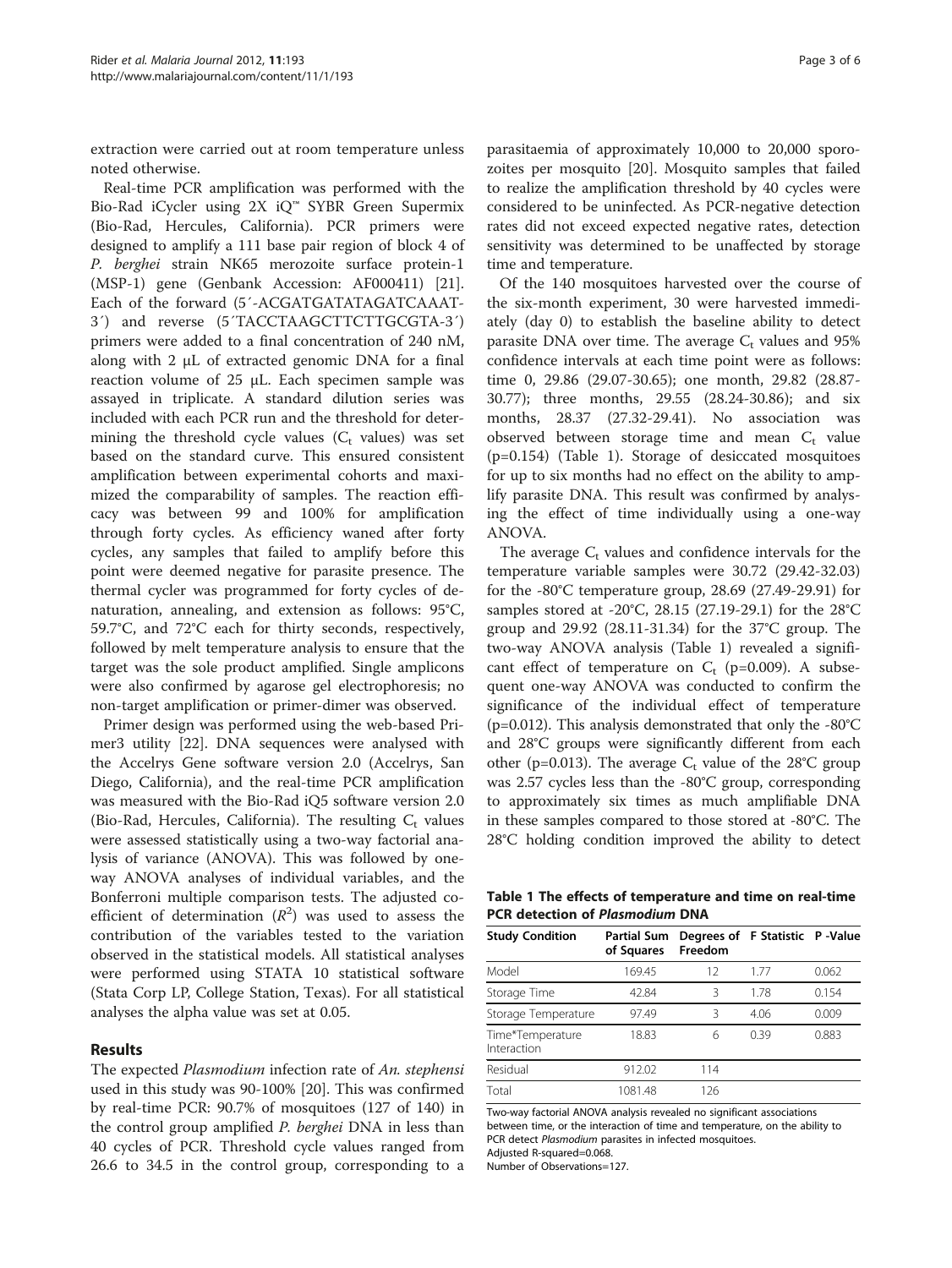parasite DNA by PCR, though a more general positive association between temperature and the ability to amplify DNA was not observed. The effect of temperature explained about 8% of the total variance (adjusted  $R^2$ =0.079) observed in the individual statistical model.

The interactive effect of time and temperature on  $C_t$ value was not significant (p=0.883) (Table [1\)](#page-2-0), indicating there is no interactive effect of these conditions on the amount of parasite DNA detected in desiccated mosquitoes. This result was confirmed using a one-way ANOVA.

## **Discussion**

Plasmodium DNA in desiccated mosquitoes was consistently amplified from all storage treatment groups despite DNA losses, in detection or yields, observed in other studies. No differences in parasite DNA detection by real-time PCR were noted between treatment groups, with the exception of one temperature group, in which the ability to amplify parasite DNA improved. Therefore, for at least six months, cold chain maintenance of specimens (the gold standard) is not necessary for preserving field-collections for subsequent small base pair target PCR-detection of Plasmodium DNA in desiccated mosquitoes. As no negative relationship was demonstrated between the experimental conditions and the amount of detectable parasite target DNA, it is likely that Plasmodium parasites will remain detectable by PCR for much longer periods, even after exposure to relatively high ambient temperatures.

Despite the logical premise that low-temperature storage of desiccated mosquitoes would best facilitate the amplification of parasite DNA (yielding the lowest  $C_t$ values), the 28°C storage group retained nearly six times as much amplifiable template compared to samples stored at -80°C. Under sub-freezing conditions, biological decomposition processes and ultimately the DNA-cleaving enzymatic activity of nucleases were expected to be inhibited. It was, therefore, surprising to see such a positive effect on DNA amplification from specimens stored at a warmer temperature. It has previously been demonstrated that high temperatures increase the susceptibility of DNA to shearing [\[9](#page-4-0)]; subsequent DNA isolation by precipitation methods may result in diminished yields as small DNA fragments are more readily lost in this process. It is possible that the methodology adopted here circumvents losses in PCR detection due to two factors: 1) a DNA carrier was used which facilitates extraction yields during precipitation; and 2) a small base pair template sequence was targeted (111 base pairs) for amplification. Even significant amounts of shearing therefore, may not have affected a small template target (commonly used for real-time PCR studies) and loss of small fragments

would have been minimized. Furthermore, though there is no evidence to suggest that the PCR-targeted region is more shear or decay-resistant than other similarlength regions within *Plasmodium spp*. genomes, one limitation of this study is that this factor cannot be ruled out.

As the effect of temperature was not consistent across experimental groups, differences may reflect some variability in sample desiccation. It was noted that mosquitoes stored at temperatures above -80°C appeared drier and more friable at the time of dissection. If prior to storage, the desiccation process was not entirely complete, mosquitoes held at warmer temperatures may continue to desiccate, facilitating DNA preservation and perhaps extraction of DNA from tissues. Samples stored at -80°C may have experienced greater exposure to active nucleases while cooling, but before enzymes became temperature inactivated, and then again upon thawing for laboratory processing. Ice-crystal formation during the freeze-thaw cycle may also have damaged the integrity of DNA, although no definitive evidence exists to confirm this in this study. Though the -20°C and 37°C experimental groups were not statistically different, all groups stored above -80°C experienced on average less DNA degradation. This suggests that desiccation is critical to DNA preservation, and is perhaps more important than storage temperature.

The statistical analyses suggest no consistent association exists between the variables studied and the ability to detect parasites. Furthermore, little of the variation observed statistically was explained by the effects of time or temperature. Other factors that may influence parasite detection may be related to minor handling differences associated with DNA extractions, and dissections conducted at different time points. Though perhaps less significant in laboratory work, storage differences are likely magnified in field settings and in temporary lab facilities where sterile processing techniques and ease of sample manipulation are not easily attained. Therefore, though parasite DNA persisted in the lab irrespective of time and temperature treatment, the importance of proper handing techniques should not be underestimated in the field, and will likely require additional (and more rigorous) investigations.

In addition to its an application in malaria research, PCR-based assays are commonly used to detect other vector-borne parasites in arthropod hosts. Different insects, however, require different preservation techniques [[15](#page-4-0)-[17,](#page-4-0)[23-26](#page-5-0)]. Mosquitoes and most dipterans, for example are quite small and desiccate rapidly, but for larger insects this medium is less effective with regard to successful PCR amplification [\[9](#page-4-0)]. Presumably, DNAdestructive nucleases remain active for longer periods when desiccation occurs slowly.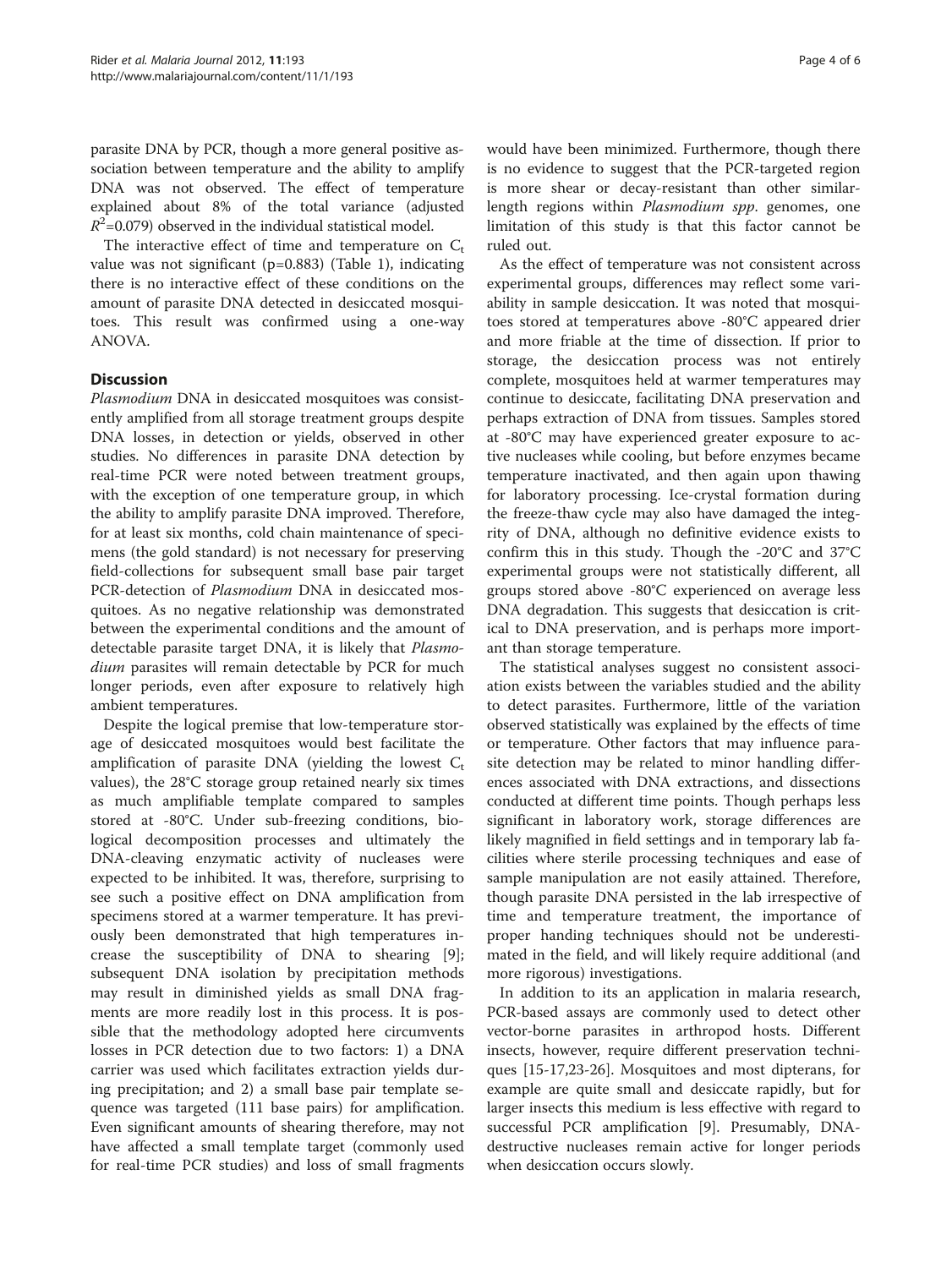<span id="page-4-0"></span>This research and other studies [9] suggest that desiccation of small dipterans, like mosquitoes, is an effective means of preserving field collections and the DNA of their endoparasites. Combined with efficient DNA extraction methods and small-target PCR detection, the results suggest that the methods described herein are appropriate for the detection of malaria parasites in fieldcollected, desiccated vectors. Furthermore, desiccation storage is highly amenable to field work. Drierite®, the desiccant used in this study costs just under \$19 USD for 5 pounds, enough for over 6,000 sample preparations, a little less than a third of a penny per sample tube [[27\]](#page-5-0). Furthermore, it can be "refreshed" in conventional ovens and reused. It is not toxic to skin, and not combustible, making it easy to travel with, and it can be used correctly by anyone without need for detailed training. Taking costs, logistics and effectiveness into consideration, desiccants combined with detection methods such as those described above should be standard for operational vector work in malaria studies.

## Conclusions

These data suggest that storage time and temperature do not diminish the ability to detect Plasmodium DNA in desiccated mosquito vectors by short sequence targeted PCR, for at least six months. Therefore, rigid maintenance of cold chain storage is unnecessary when storing mosquito specimens over desiccants. As desiccants offer an effective, inexpensive and logistically simple alternative to many preservation techniques currently in use, it can be confidently adopted for standard use in field research studies.

#### Competing interests

The authors declare that they have no competing interests.

#### Acknowledgements

We thank the New York University School of Medicine for providing the Plasmodium berghei infected Anopheles stephensi specimens through the Malaria Research and Reference Reagent Resource Center (MR4) program. We also thank Donald Krogstad for use of the real-time instrumentation in his laboratory and Patricia Foley for her critical review of this manuscript. This work was supported by the Tulane University Vector-Borne Infectious Disease Research Initiative. Graduate stipends for MAR and BDB were supported by the Tulane/CDC Cooperative agreement T01/CCT622308. KAC was supported by NIEHS T32 Training Grant # 2T32ES007334.

#### Author details

<sup>1</sup>Department of Tropical Medicine, Tulane University, 1430 Tulane Avenue, SL-17, New Orleans, LA, USA 70112. <sup>2</sup>Environmental Health Sciences Program, Western Carolina University, 156 Joyner Drive, Cullowhee, NC, USA 28723. <sup>3</sup>Department of Global Health Systems and Development, Tulane University, 1440 Canal Street, Suite 2200, New Orleans, LA, USA 70112. <sup>4</sup>Department of Biostatistics, Virginia Commonwealth University, 830 East Main Street, 980032, Richmond, VA, USA 23298.

#### Authors' contributions

MAR, BDB, and KAC contributed to the design of the study. MAR conducted the experiments with assistance from BDB and KAC. MAR and JK conducted the statistical analyses. MAR drafted and edited the manuscript based on critical revisions of all the authors. DMW and KAC provided overall direction

and support for the study. All authors read and approved the final manuscript.

Received: 15 February 2012 Accepted: 10 June 2012 Published: 10 June 2012

#### References

- 1. WHO: World Malaria Report: 2010. Geneva: World Health Organization; 2010. 2. Burkot TR, Zavala F, Gwadz RW, Collins FH, Nussenzweig RS, Roberts DR:
- Identification of malaria-infected mosquitoes by a two-site enzymelinked immunosorbent assay. Am J Trop Med Hyg 1984, 33:227–231.
- 3. Holmberg M, Wigzell H: DNA hybridization assays for detection of malarial sporozoites in mosquitoes. Parasitol Today 1987, 3:380.
- 4. Wilson MD, Ofosu-Okyere A, Okoli AU, McCall PJ, Snounou G: Direct comparison of microscopy and polymerase chain reaction for the detection of Plasmodium sporozoites in salivary glands of mosquitoes. Trans R Soc Trop Med Hyg 1998, 92:482-483.
- 5. Tassanakajon A, Boonsaeng V, Wilairat P, Panyim S: Polymerase chain reaction detection of Plasmodium falciparum in mosquitoes. Trans R Soc Trop Med Hyg 1993, 87:273–275.
- 6. Bass C, Nikou D, Blagborough AM, Vontas J, Sinden RE, Williamson MS, Field LM: PCR-based detection of Plasmodium in Anopheles mosquitoes: a comparison of a new high-throughput assay with existing methods. Malar J 2008, 7:177.
- 7. Lochouarn L, Fontenille D: ELISA detection of malaria sporozoites: falsepositive results in Anopheles gambiae s.l. associated with bovine bloodmeals. Trans R Soc Trop Med Hyg 1999, 93:101–102.
- 8. Kelman Z, Moran L: Degradation of ancient DNA. Curr Biol 1996, 6:223.
- 9. Mandrioli M: Insect collections and DNA analyses: how to manage collections?. Museum Management and Curatorship 2008, 23:193–199.
- 10. Kent RJ, Thuma PE, Mharakurwa S, Norris DE: Seasonality, blood feeding behavior, and transmission of Plasmodium falciparum by Anopheles arabiensis after an extended drought in southern Zambia. Am J Trop Med Hyg 2007, 76:267–274.
- 11. Fornadel CM, Norris DE: Increased endophily by the malaria vector Anopheles arabiensis in southern Zambia and identification of digested blood meals. Am J Trop Med Hyg 2008, 79:876–880.
- 12. Girod R, Gaborit P, Carinci R, Issaly J, Fouque F: Anopheles darlingi bionomics and transmission of Plasmodium falciparum, Plasmodium vivax and Plasmodium malariae in Amerindian villages of the Upper-Maroni Amazonian forest, French Guiana. Mem Inst Oswaldo Cruz 2008, 103:702– 710.
- 13. Kent RJ, Norris DE: Identification of mammalian blood meals in mosquitoes by a multiplexed polymerase chain reaction targeting cytochrome B. Am J Trop Med Hyg 2005, 73:336–342.
- 14. Prakash A, Bhattacharyya DR, Mohapatra PK, Mahanta J: Role of the prevalent Anopheles species in the transmission of Plasmodium falciparum and P. vivax in Assam state, north-eastern India. Ann Trop Med Parasitol 2004, 98:559–568.
- 15. Cooper RD: Preservation of anopheline mosquitoes for DNA probe analysis. J Am Mosa Control Assoc 1998, 14:58-60.
- 16. Post RJ, Flook PK, Millest AL: Methods for the preservation of insects for DNA studies. Biochem Syst Ecol 1993, 21:85–92.
- 17. Dean MD, Ballard JWO: Factors affecting mitochondrial DNA quality from museum preserved Drosophila simulans. Entomol Exp Appl 2001, 98:279– 283.
- 18. Lou J, Lucas R, Grau GE: Pathogenesis of cerebral malaria: recent experimental data and possible applications for humans. Clin Microbiol 2006, 28:121–130.
- 19. Whitten MM, Shiao SH, Levashina EA: Mosquito midguts and malaria: cell biology, compartmentalization and immunology. Parasite Immunol 2006, 28:121–130.
- 20. Malaria Research & Reference Reagent Resource Live Sporozoites Announcement. [http://www.mr4.org/Portals/3/MR4%20Sporozoites%](http://www.mr4.org/Portals/3/MR4%20Sporozoites%20Announcement.pdf) [20Announcement.pdf.](http://www.mr4.org/Portals/3/MR4%20Sporozoites%20Announcement.pdf)
- 21. Jennings GJ, Toebe CS, Van Belkum A, Wiser MF: The complete sequence of Plasmodium berghei merozoite surface protein-1 and its inter- and intra-species variability. Mol Biochem Parasitol 1998, 93:43–55.
- 22. Rozen S, Skaletsky H: Primer3 on the WWW for general users and for biologist programmers. Methods Mol Biol, 132:365–386.